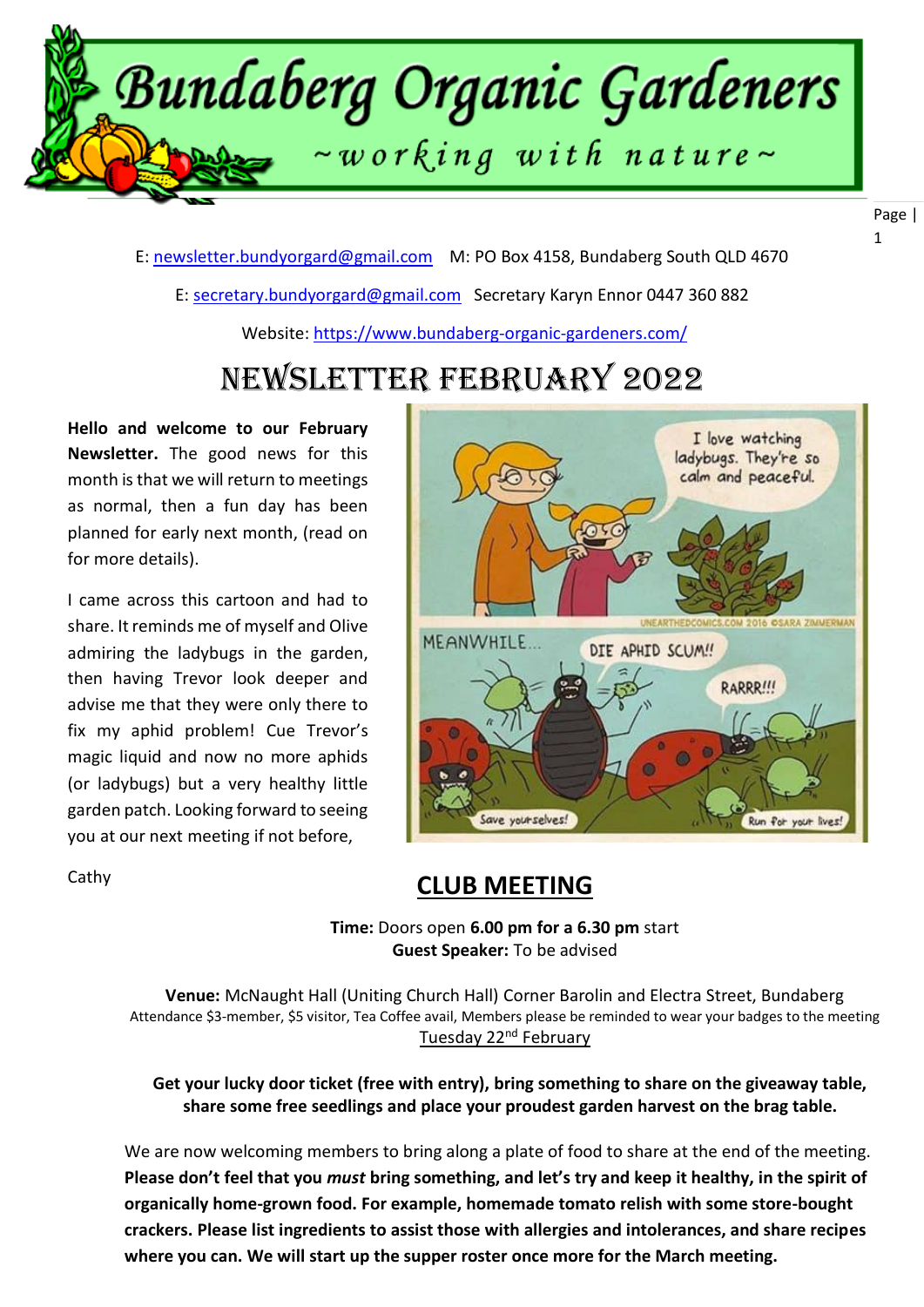### BUNDABERG ORGANIC GARDENERS INC. CLUB NIGHT AGENDA FOR 22nd February 2022

M.C. Maureen Schmitt (President)

6.00 -6.30 pm: Registration of Members and Visitors. No Covid sign-in or vaccine check required.

6.30pm: Maureen to open meeting. Everyone is required to wear a mask for duration of Meeting unless they are eating or drinking or are a speaker. Maureen to introduce Executive of Bundaberg BOGI. Remind people that BOGI AGM will be held at March Meeting. Visitors: Visitors welcomed by name.

Maureen to give explanation of various table set ups: i.e., BOGI shop, lucky door, seed and seedling giveaway. Cleaning up: Ask for volunteers

Guest Speaker: Sadly, our guest speaker is unable to attend.

In My Garden segment (15 mins. approx. duration): Tonight, we are going back to basics with 3 of our legendary members demonstrating and giving away their secrets about how they germinate seeds and grow 2 summer crops – namely corn and summer beans. We will break into 3 groups for this exercise.

Seedlings and seed giveaway: Lenzie to explain seeds and seedlings on table. Please wait until the end of Meeting to select seedlings.

Field Day Report: Nothing to report but Lenzie wishes to thank all those who helped him during his recent illness.

Committee Meeting Report: Karyn, our secretary, will give a report on BOGI Committee Meeting held on 10 February, 2022. Karyn also to ask people if they want the Brisbane BOGI Newsletter, to please put their email address on the sheet. Bundy Flavours: Marlene to talk about this year's event.

Suggestions are always welcome: Please place in the Suggestion Box.

**Workshops:** Social Swap Meet and B-B**-**Cue on Saturday, 5th March from 9 am under the trees beside the soccer field opposite Trevor's house at 40 Marks Street, North Bundaberg. This is your chance to clean up and clear out your garden shed of those unwanted pots, garden tools, plants, seeds, wire mesh, corrugated iron etc. The main emphasis is on swapping and sharing, but if you have some real treasure, feel free to put a price on it and try to sell it. As this is our first outing for 2022, it is a chance to re-connect with BOGI friends and members, enjoy each other's company and share your gardening tales. If you have nothing to swap or share, it doesn't matter - it's your presence that is important. The b-b-cue will start around 10am and BOGI will provide sausages, bread and onions. You will need to bring your own drinks, chairs, cutlery, plates and table to place swap items upon if you have one. There will be some tables available for this. We will be having this event on the soccer fields; Trevor has promised to demonstrate his soccer skills and prowess on the soccer field so bring your cameras and have the defibrillator handy!!

Next Workshop: No other workshops planned. Any ideas or suggestions for future workshops and speakers most welcome. See any Committee Member at the end of the Meeting.

Open Forum:

Invitation to people with a question or other items they want to talk about.

Invitation to people to stay for a cuppa and share food on offer.

Close of Meeting,

Page |  $\overline{2}$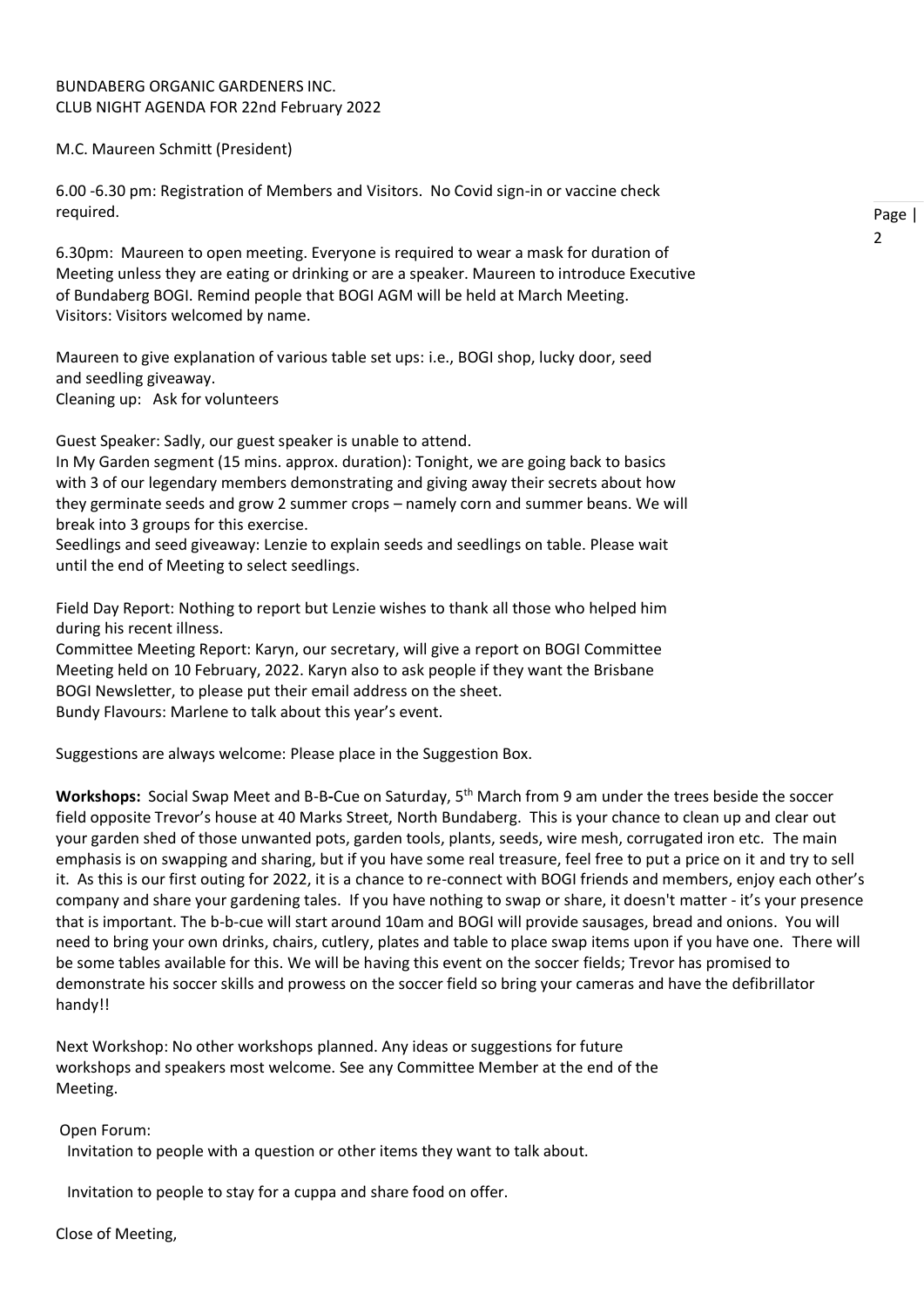Next Meeting is AGM on Tuesday, 29th March 2022. Please think seriously about nominating for a position or being on the Committee.

### **Planting by the Moon:**

The best time to sow or propagate in February

- 2nd  $16^{th}$ Annual flower, grains, melons, cucumbers, leeks and shallots
- 3rd,  $4<sup>th</sup>$ Leafy annuals 7th Leafy annuals
- 13th, 14th Fruiting annuals 20th -23rd Root crops, perennials, striking cuttings,

planting shrubs, vines

25th - 28<sup>th</sup> Garden maintenance (weeding, digging, preparing, composting)

### **What to plant in February:**

**Into the ground:** Asian Vegetables; French Beans; Snake Beans; Carrots; Choko; Eggplant; Lettuce; Leeks; Luffa; Mustard Greens; Marrow; Pumpkin; Sweet Potato; Radish; Shallots; Squash; Zucchini.

**Into seedling trays:** Capsicum; Cucumber; Chilli; Tomatoes.

# What is the Soil Food Web?



The living part of the soil is made up of insects, earthworms and very small microscopic creatures such as fungi, bacteria, nematodes and protozoa. These interact with each other and with plants. Plants release sugars and carbon to support the soil food web and in exchange the soil feeds the plant.

Our gardening techniques should favour and develop the soil biome – just like the bugs in our gut. These very small creatures are also on the leaves and stems of plants and help to prevent diseases and insects.



To learn more about this basic gardening tool, watch the following 6-minute YouTube video.

Page | 3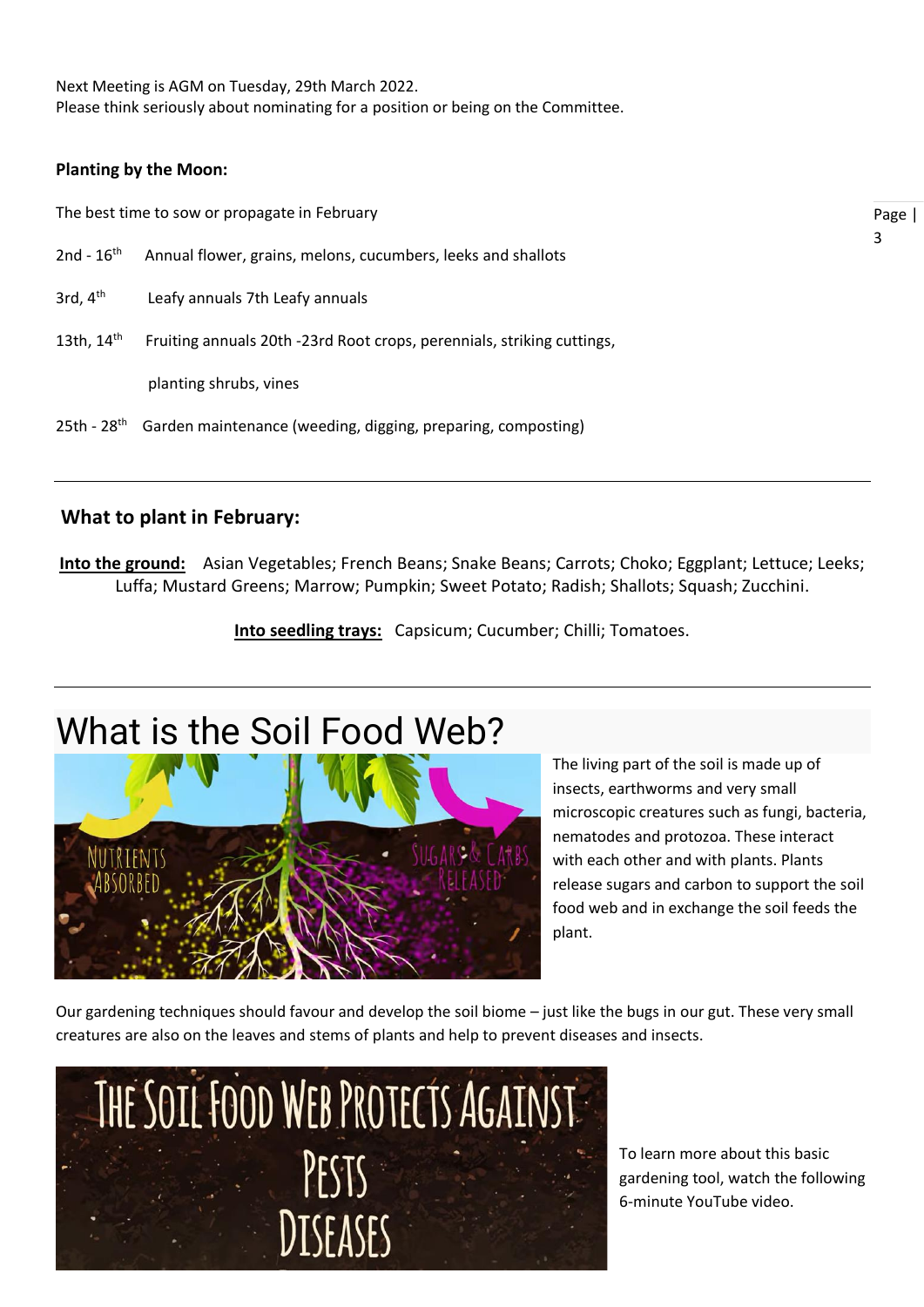### <https://www.youtube.com/watch?v=uAMniWJm2vo>

As in previous newsletters, we have shared different styles of gardening / cropping. This is another very interesting and successful method. See the link below if you would like to read more from their website.



The Australian Demeter Bio-Dynamic method was developed in Australia by Alex Podolinsky. It is based on Bio-Dynamic preparations of the highest guality, which have been refined in Australia under Alex's quidance, working from the insights of Rudolf Steiner and the scientific experimentation of Ehrenfried Pfeiffer.

The practical application of the Australian Demeter Bio-Dynamic method is to:

- · develop and maintain soil structure
- develop the humus on which that soil depends for its fertility and resilience
- support the growth of healthy plants under the influence of the sun
- produce of the highest quality in both flavour and nutrient density

The success of the method depends on plants feeding themselves according to nature, through nutrients which are held within the humus content of the soil, not through water soluble nutrient in the soil water.

Ideally, each farm operates as a closed unit, using the preparations in combination with the soil, climate and seasonal variation with which the farmer works.



https://demeterbiodynamic.com.au/

## Member Contributions…

Hi All,

Well, what a summer we have had! That rain was absolutely awesome! The dams and tanks are all full, the grass has grown tonnes of feed for the animals and the soil, and everything in the gardens has flourished. We grow a great green garden in summer. As we have continued to focus on food forest gardens, whatever grows, grows. It might be hot out there, but the plants from the tropical and sub-tropical areas of the earth are great teachers. We have chosen to grow that which loves this climate; therefore, food is in abundance.

The bananas, turmeric, ginger, lemongrass, salad mallow and mugwort pit are diverse and happy.

The Butterfly Pea vine is giving an abundance of flowers for drying or fresh flowers for tea, as too are the leaves of the menthe mint.

The pumpkins and New Guinea Bean have both gone ballistic, vines everywhere, fruits are growing well.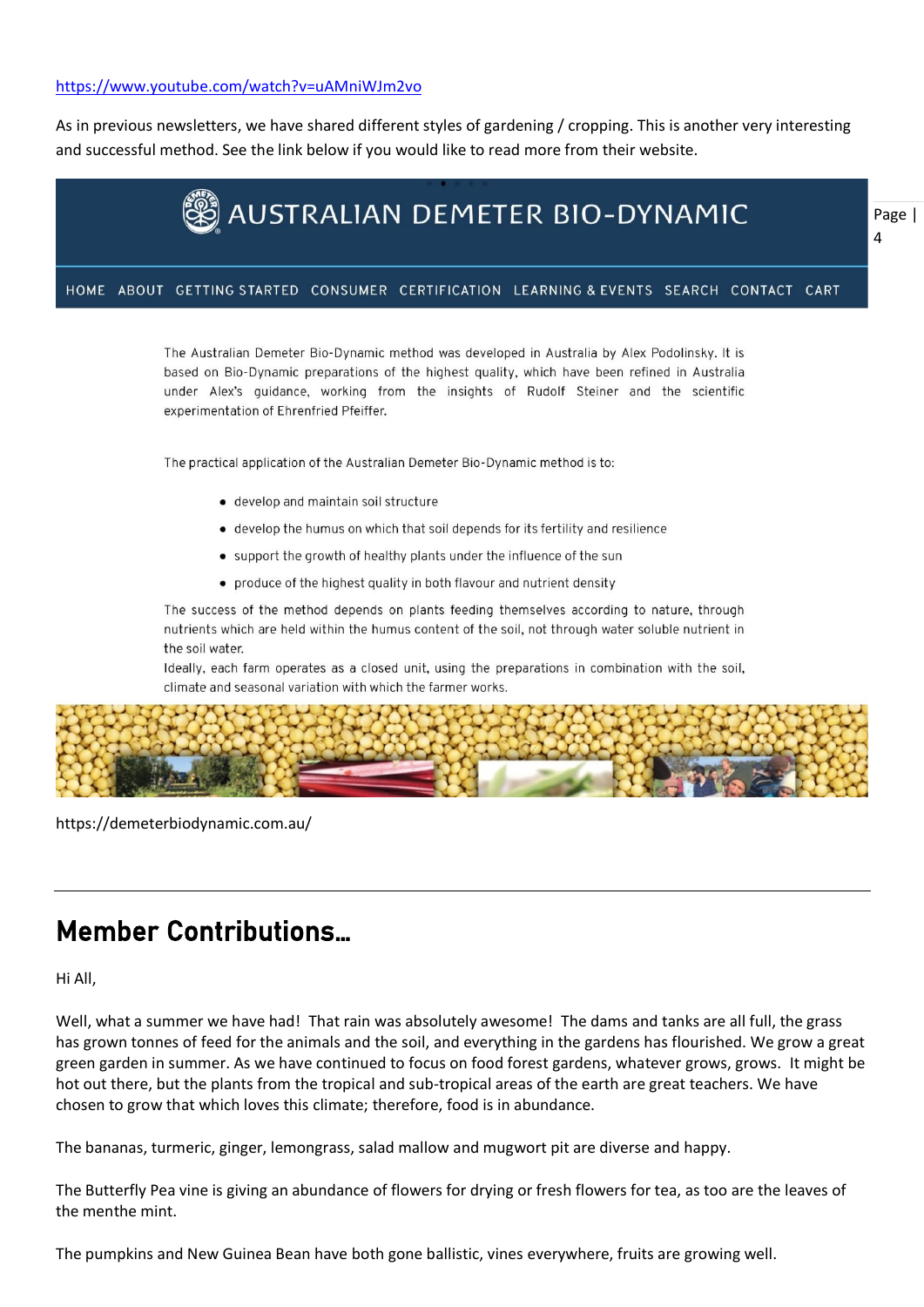The Madagascan Beans, Sword Beans and Snake Beans are all flourishing, growing well, we will have lots of beans soon. The Snake Beans that grew wild have already produced dried bean pods for next year, they snuck up on me.

The Yam vines are lush and growing well, we hope to have some nice root veg to dig up in Autumn from them. Parleys are seeding, garlic chives, shallots, betel leaf and kangkong all going well.

Sambung and Comfrey are both in such abundance that the ducks are enjoying daily veggie greens and the dehydrators are being kept busy.

When it comes to fruits, the dragon fruits are maturing now, tasting lovely, the Monstera Delicio have just finished, we have had them in breakfasts daily for months now, the fruit around the seeds from the Bitter melon are sweet enough for fruit salads, and the green flesh is good in omelettes. Some oranges have ripened out of season, but they are very juicy. We lost the star apples and lychees to the October tornado but all the rest of the garden has recovered really well.

Page | 5

Basils, rosemary, chillies, capsicums, kang kong, taro, dandelion, sweet leaf, Ceylon spinach, pineapples, they are all out in the garden, just waiting to become breakfast, lunch or dinner. When I go shopping in the garden it feels like an Amazon rain forest adventure. Lol. It's really a matter of adjusting one's taste buds to match the environment that we live in. By researching what grows well in these climates, abundance is inevitable. In crazy times such as these this knowledge is important.

Also, we are awaiting out next clutch of ducklings to hatch, somehow, we got a chicken...go figure.

Finally, if you think you may have a grub or grass hopper problem, you actually have a duck shortage....

### Cheers from us at The Haven



**Community News - Bundaberg Stockfeed 138 Enterprise Street Norville. 4153 3200.** 

Now supplying organic gardening products, seeds and certified organic chicken feed in coming weeks.